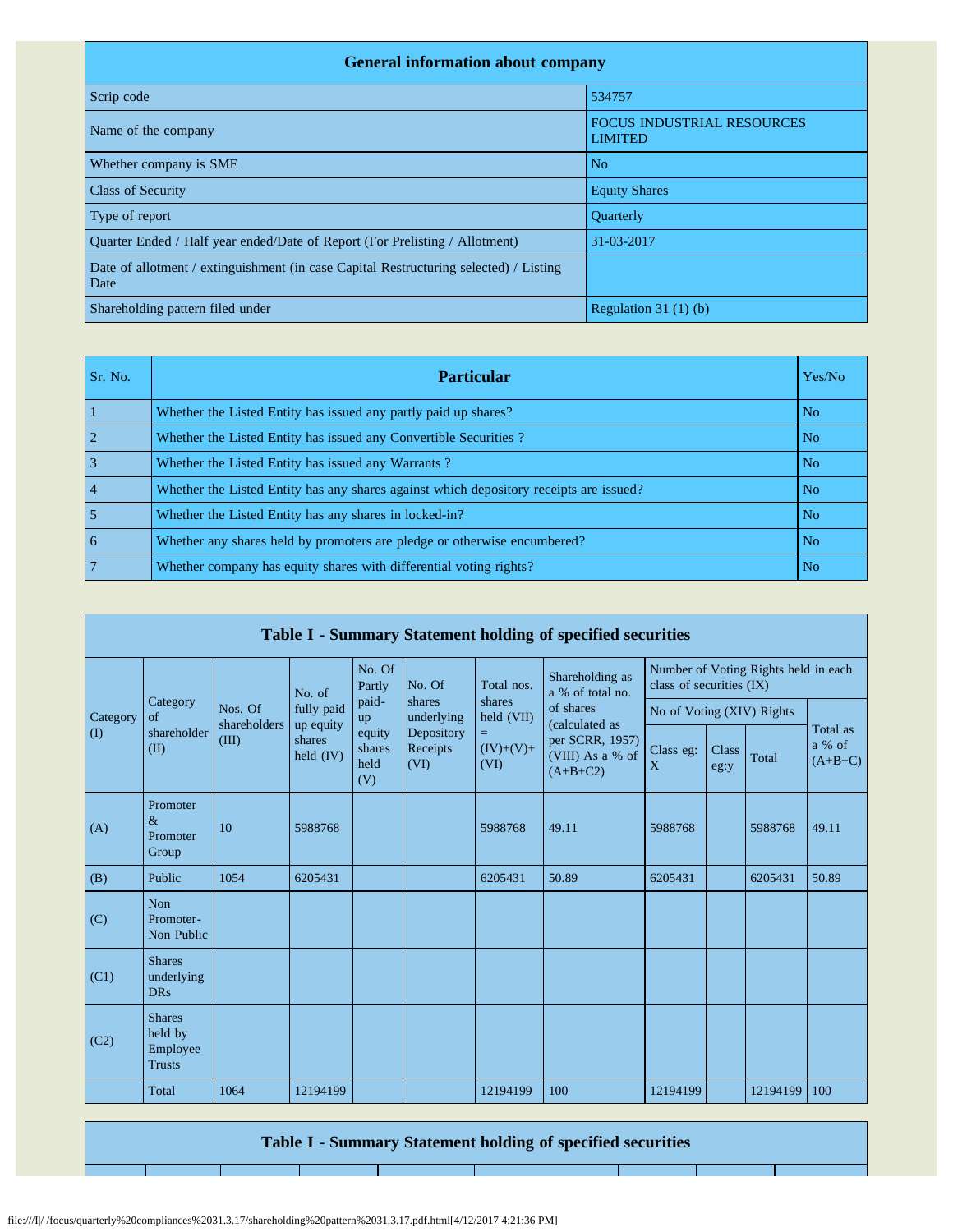| Category | Category<br>of                                 | No. Of<br><b>Shares</b><br>Underlying           | No. of<br><b>Shares</b><br>Underlying     | No. Of Shares<br>Underlying<br>Outstanding<br>convertible | Shareholding, as a %<br>assuming full<br>conversion of<br>convertible securities (<br>as a percentage of<br>diluted share capital)<br>$(XI)=(VII)+(X) As a$<br>% of $(A+B+C2)$ | Number of<br>Locked in<br>shares (XII) |                                                         | Number of<br><b>Shares</b><br>pledged or<br>otherwise<br>encumbered<br>(XIII) |                                                       | Number of<br>equity shares<br>held in |
|----------|------------------------------------------------|-------------------------------------------------|-------------------------------------------|-----------------------------------------------------------|--------------------------------------------------------------------------------------------------------------------------------------------------------------------------------|----------------------------------------|---------------------------------------------------------|-------------------------------------------------------------------------------|-------------------------------------------------------|---------------------------------------|
| $\rm(D)$ | shareholder<br>(II)                            | Outstanding<br>convertible<br>securities<br>(X) | Outstanding<br><b>Warrants</b><br>$(X_i)$ | securities and<br>No. Of<br>Warrants (Xi)<br>(a)          |                                                                                                                                                                                | No.<br>(a)                             | As a<br>$%$ of<br>total<br><b>Shares</b><br>held<br>(b) | No.<br>(a)                                                                    | As a<br>% of<br>total<br><b>Shares</b><br>held<br>(b) | dematerialized<br>form $(XIV)$        |
| (A)      | Promoter<br>$\&$<br>Promoter<br>Group          |                                                 |                                           |                                                           | 49.11                                                                                                                                                                          |                                        |                                                         |                                                                               |                                                       | 5988768                               |
| (B)      | Public                                         |                                                 |                                           |                                                           | 50.89                                                                                                                                                                          |                                        |                                                         |                                                                               |                                                       | 6205431                               |
| (C)      | <b>Non</b><br>Promoter-<br>Non Public          |                                                 |                                           |                                                           |                                                                                                                                                                                |                                        |                                                         |                                                                               |                                                       |                                       |
| (C1)     | <b>Shares</b><br>underlying<br><b>DRs</b>      |                                                 |                                           |                                                           |                                                                                                                                                                                |                                        |                                                         |                                                                               |                                                       |                                       |
| (C2)     | Shares held<br>by<br>Employee<br><b>Trusts</b> |                                                 |                                           |                                                           |                                                                                                                                                                                |                                        |                                                         |                                                                               |                                                       |                                       |
|          | Total                                          |                                                 |                                           |                                                           | 100                                                                                                                                                                            |                                        |                                                         |                                                                               |                                                       | 12194199                              |

|                                                                             | Table II - Statement showing shareholding pattern of the Promoter and Promoter Group                    |                                                                                      |                                                  |                                                |                                              |                                                                 |                                                                                                                                  |                                                                  |                      |         |                                           |
|-----------------------------------------------------------------------------|---------------------------------------------------------------------------------------------------------|--------------------------------------------------------------------------------------|--------------------------------------------------|------------------------------------------------|----------------------------------------------|-----------------------------------------------------------------|----------------------------------------------------------------------------------------------------------------------------------|------------------------------------------------------------------|----------------------|---------|-------------------------------------------|
|                                                                             |                                                                                                         | Nos. Of<br>shareholders<br>(III)                                                     |                                                  | No.<br>Of                                      |                                              |                                                                 | Shareholding<br>as a % of<br>total no. of<br>shares<br>(calculated<br>as per<br>SCRR,<br>1957) (VIII)<br>As a % of<br>$(A+B+C2)$ | Number of Voting Rights held in<br>each class of securities (IX) |                      |         |                                           |
|                                                                             | Category $\&$<br>Name of the<br>Shareholders (I)                                                        |                                                                                      | No. of                                           | Partly                                         | No. Of<br>shares                             | Total nos.<br>shares<br>held (VII)<br>Ξ.<br>$(IV)+(V)+$<br>(VI) |                                                                                                                                  | No of Voting (XIV) Rights                                        |                      |         | Total                                     |
| Sr.                                                                         |                                                                                                         |                                                                                      | fully paid<br>up equity<br>shares<br>held $(IV)$ | paid-<br>up<br>equity<br>shares<br>held<br>(V) | underlying<br>Depository<br>Receipts<br>(VI) |                                                                 |                                                                                                                                  | Class eg:<br>X                                                   | <b>Class</b><br>eg:y | Total   | as a %<br>of<br>Total<br>Voting<br>rights |
| $\mathbf{A}$                                                                |                                                                                                         | Table II - Statement showing shareholding pattern of the Promoter and Promoter Group |                                                  |                                                |                                              |                                                                 |                                                                                                                                  |                                                                  |                      |         |                                           |
| (1)                                                                         | Indian                                                                                                  |                                                                                      |                                                  |                                                |                                              |                                                                 |                                                                                                                                  |                                                                  |                      |         |                                           |
| (a)                                                                         | Individuals/Hindu<br>undivided Family                                                                   | 10                                                                                   | 5988768                                          |                                                |                                              | 5988768                                                         | 49.11                                                                                                                            | 5988768                                                          |                      | 5988768 | 49.11                                     |
| Sub-Total $(A)(1)$                                                          |                                                                                                         | 10                                                                                   | 5988768                                          |                                                |                                              | 5988768                                                         | 49.11                                                                                                                            | 5988768                                                          |                      | 5988768 | 49.11                                     |
| (2)                                                                         | Foreign                                                                                                 |                                                                                      |                                                  |                                                |                                              |                                                                 |                                                                                                                                  |                                                                  |                      |         |                                           |
| Total Shareholding of<br>Promoter and Promoter<br>Group $(A)=(A)(1)+(A)(2)$ |                                                                                                         | 10                                                                                   | 5988768                                          |                                                |                                              | 5988768                                                         | 49.11                                                                                                                            | 5988768                                                          |                      | 5988768 | 49.11                                     |
| $\, {\bf B}$                                                                | Table III - Statement showing shareholding pattern of the Public shareholder                            |                                                                                      |                                                  |                                                |                                              |                                                                 |                                                                                                                                  |                                                                  |                      |         |                                           |
| (1)                                                                         | <b>Institutions</b>                                                                                     |                                                                                      |                                                  |                                                |                                              |                                                                 |                                                                                                                                  |                                                                  |                      |         |                                           |
| (3)                                                                         | Non-institutions                                                                                        |                                                                                      |                                                  |                                                |                                              |                                                                 |                                                                                                                                  |                                                                  |                      |         |                                           |
| (a(i))                                                                      | Individuals -<br>i.Individual<br>shareholders<br>holding nominal<br>share capital up<br>to Rs. 2 lakhs. | 881                                                                                  | 1784147                                          |                                                |                                              | 1784147                                                         | 14.63                                                                                                                            | 1784147                                                          |                      | 1784147 | 14.63                                     |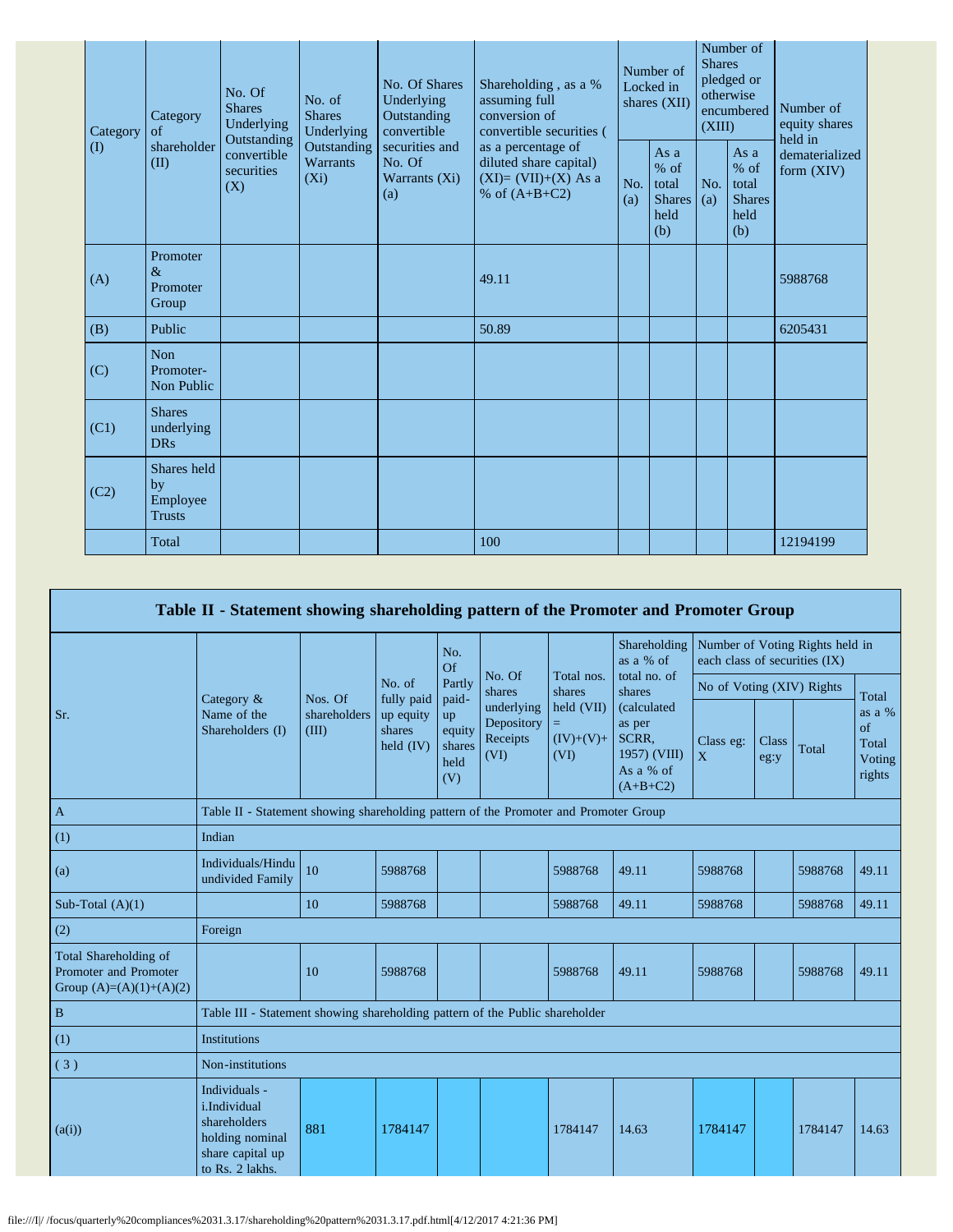| (a(ii))                                                           | Individuals - ii.<br>Individual<br>shareholders<br>holding nominal<br>share capital in<br>excess of Rs. 2<br>lakhs. | 45   | 2895393  |  | 2895393  | 23.74 | 2895393  | 2895393  | 23.74 |
|-------------------------------------------------------------------|---------------------------------------------------------------------------------------------------------------------|------|----------|--|----------|-------|----------|----------|-------|
| (e)                                                               | Any Other<br>(specify)                                                                                              | 128  | 1525891  |  | 1525891  | 12.51 | 1525891  | 1525891  | 12.51 |
| Sub-Total $(B)(3)$                                                |                                                                                                                     | 1054 | 6205431  |  | 6205431  | 50.89 | 6205431  | 6205431  | 50.89 |
| <b>Total Public</b><br>Shareholding<br>$(B)=(B)(1)+(B)(2)+(B)(3)$ |                                                                                                                     | 1054 | 6205431  |  | 6205431  | 50.89 | 6205431  | 6205431  | 50.89 |
| $\mathbf C$                                                       | Table IV - Statement showing shareholding pattern of the Non Promoter- Non Public shareholder                       |      |          |  |          |       |          |          |       |
| Total $(A+B+C2)$                                                  |                                                                                                                     | 1064 | 12194199 |  | 12194199 | 100   | 12194199 | 12194199 | 100   |
| Total $(A+B+C)$                                                   |                                                                                                                     | 1064 | 12194199 |  | 12194199 | 100   | 12194199 | 12194199 | 100   |

 $\ddot{\phantom{a}}$ 

|                                                                             |                                                      |                                                                                               |                                                           | Table II - Statement showing shareholding pattern of the Promoter and Promoter Group      |                                        |                                                       |                         |                                                       |                                       |  |
|-----------------------------------------------------------------------------|------------------------------------------------------|-----------------------------------------------------------------------------------------------|-----------------------------------------------------------|-------------------------------------------------------------------------------------------|----------------------------------------|-------------------------------------------------------|-------------------------|-------------------------------------------------------|---------------------------------------|--|
| Sr.                                                                         | No. Of<br><b>Shares</b><br>Underlying<br>Outstanding | No. of<br><b>Shares</b><br>Underlying                                                         | No. Of Shares<br>Underlying<br>Outstanding<br>convertible | Shareholding, as a<br>% assuming full<br>conversion of<br>convertible securities          | Number of<br>Locked in<br>shares (XII) |                                                       | <b>Shares</b><br>(XIII) | Number of<br>pledged or<br>otherwise<br>encumbered    | Number of<br>equity shares<br>held in |  |
|                                                                             | convertible<br>securities<br>(X)                     | Outstanding<br><b>Warrants</b><br>$(X_i)$                                                     | securities and<br>No. Of<br>Warrants (Xi)<br>(a)          | (as a percentage of<br>diluted share capital)<br>$(XI)=(VII)+(X)$ As<br>a % of $(A+B+C2)$ | No.<br>(a)                             | As a<br>% of<br>total<br><b>Shares</b><br>held<br>(b) | No.<br>(a)              | As a<br>% of<br>total<br><b>Shares</b><br>held<br>(b) | dematerialized<br>form $(XIV)$        |  |
| A                                                                           |                                                      | Table II - Statement showing shareholding pattern of the Promoter and Promoter Group          |                                                           |                                                                                           |                                        |                                                       |                         |                                                       |                                       |  |
| (1)                                                                         | Indian                                               |                                                                                               |                                                           |                                                                                           |                                        |                                                       |                         |                                                       |                                       |  |
| (a)                                                                         |                                                      |                                                                                               |                                                           | 49.11                                                                                     |                                        |                                                       |                         |                                                       | 5988768                               |  |
| Sub-Total $(A)(1)$                                                          |                                                      |                                                                                               |                                                           | 49.11                                                                                     |                                        |                                                       |                         |                                                       | 5988768                               |  |
| (2)                                                                         | Foreign                                              |                                                                                               |                                                           |                                                                                           |                                        |                                                       |                         |                                                       |                                       |  |
| Total Shareholding of<br>Promoter and Promoter<br>Group $(A)=(A)(1)+(A)(2)$ |                                                      |                                                                                               |                                                           | 49.11                                                                                     |                                        |                                                       |                         |                                                       | 5988768                               |  |
| $\, {\bf B}$                                                                |                                                      |                                                                                               |                                                           | Table III - Statement showing shareholding pattern of the Public shareholder              |                                        |                                                       |                         |                                                       |                                       |  |
| (1)                                                                         | <b>Institutions</b>                                  |                                                                                               |                                                           |                                                                                           |                                        |                                                       |                         |                                                       |                                       |  |
| (3)                                                                         | Non-institutions                                     |                                                                                               |                                                           |                                                                                           |                                        |                                                       |                         |                                                       |                                       |  |
| (a(i))                                                                      |                                                      |                                                                                               |                                                           | 14.63                                                                                     |                                        |                                                       |                         |                                                       | 1784147                               |  |
| (a(ii))                                                                     |                                                      |                                                                                               |                                                           | 23.74                                                                                     |                                        |                                                       |                         |                                                       | 2895393                               |  |
| (e)                                                                         |                                                      |                                                                                               |                                                           | 12.51                                                                                     |                                        |                                                       |                         |                                                       | 1525891                               |  |
| Sub-Total $(B)(3)$                                                          |                                                      |                                                                                               |                                                           | 50.89                                                                                     |                                        |                                                       |                         |                                                       | 6205431                               |  |
| <b>Total Public</b><br>Shareholding<br>$(B)=(B)(1)+(B)(2)+(B)(3)$           |                                                      |                                                                                               |                                                           | 50.89                                                                                     |                                        |                                                       |                         |                                                       | 6205431                               |  |
| $\mathbf C$                                                                 |                                                      | Table IV - Statement showing shareholding pattern of the Non Promoter- Non Public shareholder |                                                           |                                                                                           |                                        |                                                       |                         |                                                       |                                       |  |
| Total $(A+B+C2)$                                                            |                                                      |                                                                                               |                                                           | 100                                                                                       |                                        |                                                       |                         |                                                       | 12194199                              |  |
| Total $(A+B+C)$                                                             |                                                      |                                                                                               |                                                           | 100                                                                                       |                                        |                                                       |                         |                                                       | 12194199                              |  |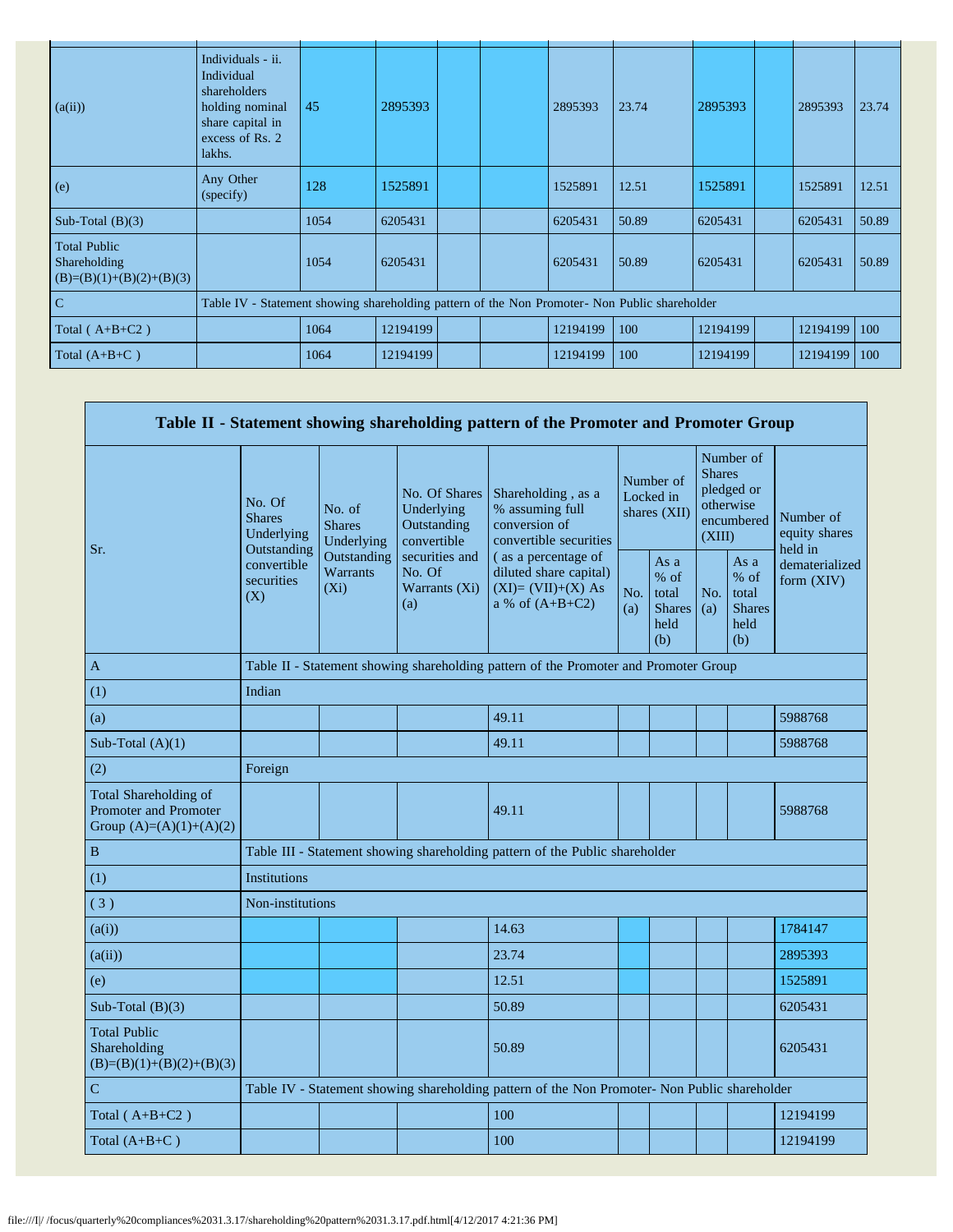|                                                                                                                                                                                          |                   |                      |            | <b>Individuals/Hindu undivided Family</b> |                |                |                         |
|------------------------------------------------------------------------------------------------------------------------------------------------------------------------------------------|-------------------|----------------------|------------|-------------------------------------------|----------------|----------------|-------------------------|
| Searial No.                                                                                                                                                                              | $\mathbf{1}$      | $\overline{2}$       | 3          | $\overline{4}$                            | $\overline{5}$ | $\overline{6}$ | $\overline{7}$          |
| Name of the<br>Shareholders (I)                                                                                                                                                          | Aanchal<br>Jindal | <b>Archit Jindal</b> | Kanika     | <b>Laxman Singh</b><br>Satyapal           | Mamta Jindal   | Meera Mishra   | Pradeep Kumar<br>Jindal |
| PAN (II)                                                                                                                                                                                 | <b>AIHPJ4158R</b> | AGNPJ5775G           | CPGPK3235J | AIDPS0821N                                | AEEPJ6955K     | AJBPM5839R     | AAIPJ8526A              |
| No. of fully paid<br>up equity shares<br>$\text{held (IV)}$                                                                                                                              | 100000            | 1210000              | 8129       | 602014                                    | 1051133        | 500000         | 3000                    |
| No. Of Partly<br>paid-up equity<br>shares held (V)                                                                                                                                       |                   |                      |            |                                           |                |                |                         |
| No. Of shares<br>underlying<br>Depository<br>Receipts (VI)                                                                                                                               |                   |                      |            |                                           |                |                |                         |
| Total nos. shares<br>held $(VII) =$<br>$(IV)+(V)+(VI)$                                                                                                                                   | 100000            | 1210000              | 8129       | 602014                                    | 1051133        | 500000         | 3000                    |
| Shareholding as a<br>% of total no. of<br>shares (calculated<br>as per SCRR,<br>1957) (VIII) As a<br>% of $(A+B+C2)$                                                                     | 0.82              | 9.92                 | 0.07       | 4.94                                      | 8.62           | 4.1            | 0.02                    |
| Number of Voting Rights held in each class of securities (IX)                                                                                                                            |                   |                      |            |                                           |                |                |                         |
| Class eg:X                                                                                                                                                                               | 100000            | 1210000              | 8129       | 602014                                    | 1051133        | 500000         | 3000                    |
| Class eg:y                                                                                                                                                                               |                   |                      |            |                                           |                |                |                         |
| Total                                                                                                                                                                                    | 100000            | 1210000              | 8129       | 602014                                    | 1051133        | 500000         | 3000                    |
| Total as a % of<br><b>Total Voting rights</b>                                                                                                                                            | 0.82              | 9.92                 | 0.07       | 4.94                                      | 8.62           | 4.1            | 0.02                    |
| No. Of Shares<br>Underlying<br>Outstanding<br>convertible<br>securities (X)                                                                                                              |                   |                      |            |                                           |                |                |                         |
| No. of Shares<br>Underlying<br>Outstanding<br>Warrants (Xi)                                                                                                                              |                   |                      |            |                                           |                |                |                         |
| No. Of Shares<br>Underlying<br>Outstanding<br>convertible<br>securities and No.<br>Of Warrants (Xi)<br>(a)                                                                               |                   |                      |            |                                           |                |                |                         |
| Shareholding, as a<br>% assuming full<br>conversion of<br>convertible<br>securities (as a<br>percentage of<br>diluted share<br>capital) (XI)=<br>$(VII)+(Xi)(a)$ As a<br>% of $(A+B+C2)$ | 0.82              | 9.92                 | 0.07       | 4.94                                      | 8.62           | 4.1            | 0.02                    |
| Number of Locked in shares (XII)                                                                                                                                                         |                   |                      |            |                                           |                |                |                         |
|                                                                                                                                                                                          |                   |                      |            |                                           |                |                |                         |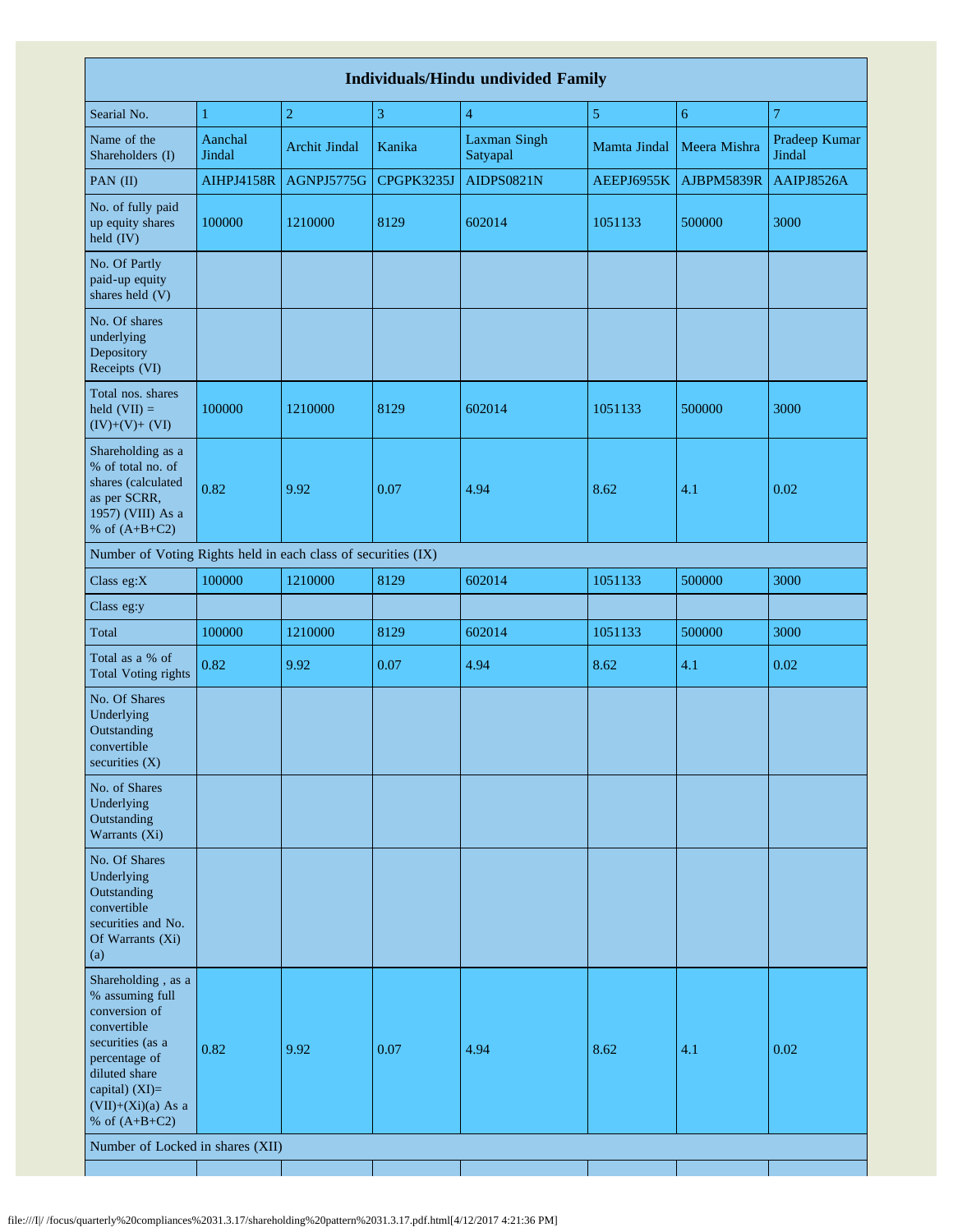| No. $(a)$                                                            |        |         |      |        |         |        |      |  |  |  |
|----------------------------------------------------------------------|--------|---------|------|--------|---------|--------|------|--|--|--|
| As a % of total<br>Shares held (b)                                   |        |         |      |        |         |        |      |  |  |  |
| Number of Shares pledged or otherwise encumbered (XIII)              |        |         |      |        |         |        |      |  |  |  |
| No. $(a)$                                                            |        |         |      |        |         |        |      |  |  |  |
| As a % of total<br>Shares held (b)                                   |        |         |      |        |         |        |      |  |  |  |
| Number of equity<br>shares held in<br>dematerialized<br>form $(XIV)$ | 100000 | 1210000 | 8129 | 602014 | 1051133 | 500000 | 3000 |  |  |  |
| Reason for not providing PAN                                         |        |         |      |        |         |        |      |  |  |  |
| Reason for not<br>providing PAN                                      |        |         |      |        |         |        |      |  |  |  |

|                                                                                                                      |            |                                                               | <b>Individuals/Hindu undivided Family</b> |                       |
|----------------------------------------------------------------------------------------------------------------------|------------|---------------------------------------------------------------|-------------------------------------------|-----------------------|
| Searial No.                                                                                                          | 8          | 9                                                             | 10                                        |                       |
| Name of the<br>Shareholders (I)                                                                                      | Renu Jain  | S.k. Jain                                                     | Pradeep Kumar Jindal & Sons HUF           | Click here to go back |
| PAN (II)                                                                                                             | AFNPJ7112E | ACSPJ6904A                                                    | AAEHP9499Q                                | Total                 |
| No. of fully paid<br>up equity shares<br>held (IV)                                                                   | 744364     | 802204                                                        | 967924                                    | 5988768               |
| No. Of Partly<br>paid-up equity<br>shares held (V)                                                                   |            |                                                               |                                           |                       |
| No. Of shares<br>underlying<br>Depository<br>Receipts (VI)                                                           |            |                                                               |                                           |                       |
| Total nos. shares<br>held $(VII)$ =<br>$(IV)+(V)+(VI)$                                                               | 744364     | 802204                                                        | 967924                                    | 5988768               |
| Shareholding as a<br>% of total no. of<br>shares (calculated<br>as per SCRR,<br>1957) (VIII) As a<br>% of $(A+B+C2)$ | 6.1        | 6.58                                                          | 7.94                                      | 49.11                 |
|                                                                                                                      |            | Number of Voting Rights held in each class of securities (IX) |                                           |                       |
| Class eg: $X$                                                                                                        | 744364     | 802204                                                        | 967924                                    | 5988768               |
| Class eg:y                                                                                                           |            |                                                               |                                           |                       |
| Total                                                                                                                | 744364     | 802204                                                        | 967924                                    | 5988768               |
| Total as a % of<br><b>Total Voting rights</b>                                                                        | 6.1        | 6.58                                                          | 7.94                                      | 49.11                 |
| No. Of Shares<br>Underlying<br>Outstanding<br>convertible<br>securities (X)                                          |            |                                                               |                                           |                       |
| No. of Shares<br>Underlying<br>Outstanding<br>Warrants (Xi)                                                          |            |                                                               |                                           |                       |
|                                                                                                                      |            |                                                               |                                           |                       |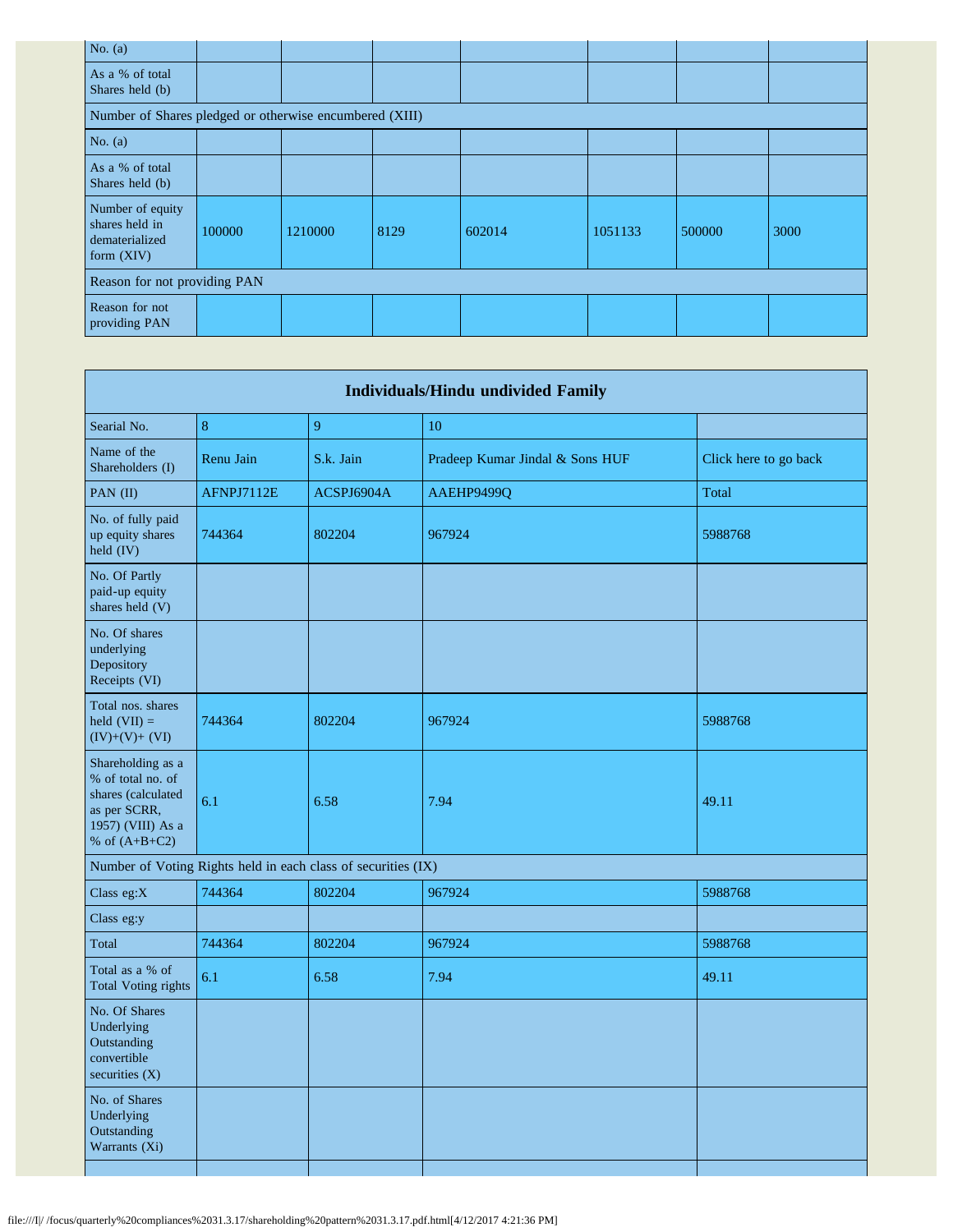| No. Of Shares<br>Underlying<br>Outstanding<br>convertible<br>securities and No.<br>Of Warrants (Xi)<br>(a)                                                                               |        |                                                         |        |         |
|------------------------------------------------------------------------------------------------------------------------------------------------------------------------------------------|--------|---------------------------------------------------------|--------|---------|
| Shareholding, as a<br>% assuming full<br>conversion of<br>convertible<br>securities (as a<br>percentage of<br>diluted share<br>capital) (XI)=<br>$(VII)+(Xi)(a)$ As a<br>% of $(A+B+C2)$ | 6.1    | 6.58                                                    | 7.94   | 49.11   |
| Number of Locked in shares (XII)                                                                                                                                                         |        |                                                         |        |         |
| No. $(a)$                                                                                                                                                                                |        |                                                         |        |         |
| As a % of total<br>Shares held (b)                                                                                                                                                       |        |                                                         |        |         |
|                                                                                                                                                                                          |        | Number of Shares pledged or otherwise encumbered (XIII) |        |         |
| No. $(a)$                                                                                                                                                                                |        |                                                         |        |         |
| As a % of total<br>Shares held (b)                                                                                                                                                       |        |                                                         |        |         |
| Number of equity<br>shares held in<br>dematerialized<br>form (XIV)                                                                                                                       | 744364 | 802204                                                  | 967924 | 5988768 |
| Reason for not providing PAN                                                                                                                                                             |        |                                                         |        |         |
| Reason for not<br>providing PAN                                                                                                                                                          |        |                                                         |        |         |

|                                                                                                                      |                    |                     |                |                | Individuals - ii. Individual shareholders holding nominal share capital in excess of Rs. 2 lakhs. |                       |
|----------------------------------------------------------------------------------------------------------------------|--------------------|---------------------|----------------|----------------|---------------------------------------------------------------------------------------------------|-----------------------|
| Searial No.                                                                                                          |                    | $\overline{2}$      | $\overline{3}$ | $\overline{4}$ | 5                                                                                                 |                       |
| Name of the<br>Shareholders (I)                                                                                      | <b>Alok Bansal</b> | <b>Mukesh Gupta</b> | Nakul Bajaj    | Trishla Jain   | Yatin Ahooja(3)                                                                                   | Click here to go back |
| PAN $(II)$                                                                                                           | AIAPB2430R         | AAIPG2555L          | ANTPB8813A     | AAMPJ2164N     | AFFPA3444N                                                                                        | Total                 |
| No. of fully paid<br>up equity shares<br>held $(IV)$                                                                 | 173000             | 157500              | 141120         | 445000         | 474620                                                                                            | 1391240               |
| No. Of Partly<br>paid-up equity<br>shares held (V)                                                                   |                    |                     |                |                |                                                                                                   |                       |
| No. Of shares<br>underlying<br>Depository<br>Receipts (VI)                                                           |                    |                     |                |                |                                                                                                   |                       |
| Total nos. shares<br>held $(VII) =$<br>$(IV)+(V)+(VI)$                                                               | 173000             | 157500              | 141120         | 445000         | 474620                                                                                            | 1391240               |
| Shareholding as a<br>% of total no. of<br>shares (calculated<br>as per SCRR,<br>1957) (VIII) As a<br>% of $(A+B+C2)$ | 1.42               | 1.29                | 1.16           | 3.65           | 3.89                                                                                              | 11.41                 |

Г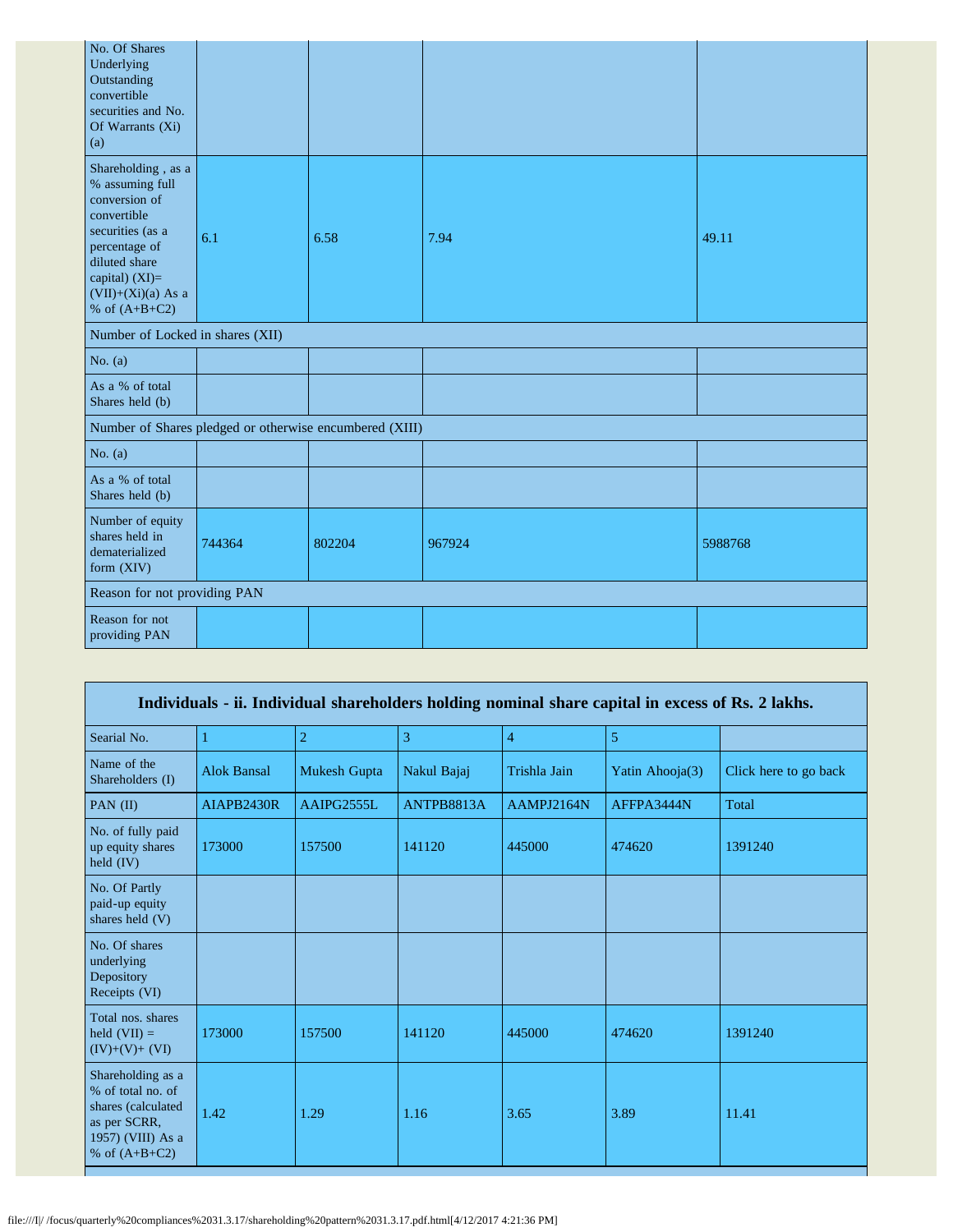| Number of Voting Rights held in each class of securities (IX)                                                                                                                        |        |        |        |        |        |         |
|--------------------------------------------------------------------------------------------------------------------------------------------------------------------------------------|--------|--------|--------|--------|--------|---------|
| Class eg: X                                                                                                                                                                          | 173000 | 157500 | 141120 | 445000 | 474620 | 1391240 |
| Class eg:y                                                                                                                                                                           |        |        |        |        |        |         |
| Total                                                                                                                                                                                | 173000 | 157500 | 141120 | 445000 | 474620 | 1391240 |
| Total as a % of<br><b>Total Voting rights</b>                                                                                                                                        | 1.42   | 1.29   | 1.16   | 3.65   | 3.89   | 11.41   |
| No. Of Shares<br>Underlying<br>Outstanding<br>convertible<br>securities $(X)$                                                                                                        |        |        |        |        |        |         |
| No. of Shares<br>Underlying<br>Outstanding<br>Warrants (Xi)                                                                                                                          |        |        |        |        |        |         |
| No. Of Shares<br>Underlying<br>Outstanding<br>convertible<br>securities and No.<br>Of Warrants (Xi)<br>(a)                                                                           |        |        |        |        |        |         |
| Shareholding, as a<br>% assuming full<br>conversion of<br>convertible<br>securities (as a<br>percentage of<br>diluted share<br>capital) (XI)=<br>$(VII)+(X)$ As a %<br>of $(A+B+C2)$ | 1.42   | 1.29   | 1.16   | 3.65   | 3.89   | 11.41   |
| Number of Locked in shares (XII)                                                                                                                                                     |        |        |        |        |        |         |
| No. $(a)$                                                                                                                                                                            |        |        |        |        |        |         |
| As a % of total<br>Shares held (b)                                                                                                                                                   |        |        |        |        |        |         |
| Number of equity<br>shares held in<br>dematerialized<br>form (XIV)                                                                                                                   | 173000 | 157500 | 141120 | 445000 | 474620 | 1391240 |
| Reason for not providing PAN                                                                                                                                                         |        |        |        |        |        |         |
| Reason for not<br>providing PAN                                                                                                                                                      |        |        |        |        |        |         |

| Any Other (specify)                  |                                               |                                              |                                                               |                                              |                                   |                         |                |
|--------------------------------------|-----------------------------------------------|----------------------------------------------|---------------------------------------------------------------|----------------------------------------------|-----------------------------------|-------------------------|----------------|
| Searial No.                          |                                               |                                              | 3                                                             | 4                                            | 5                                 | 6                       | $\overline{7}$ |
| Category                             | <b>Bodies Corporate</b>                       | <b>Bodies Corporate</b>                      | <b>Bodies Corporate</b>                                       | <b>Bodies Corporate</b>                      | <b>Clearing</b><br><b>Members</b> | $NRI-$<br>Non-<br>Repat | <b>HUF</b>     |
| Category / More<br>than 1 percentage | More than 1<br>percentage of<br>shareholding  | More than 1<br>percentage of<br>shareholding | More than 1<br>percentage of<br>shareholding                  | More than 1<br>percentage of<br>shareholding | Category                          | Category                | Category       |
| Name of the<br>Shareholders (I)      | <b>Angel Fincap</b><br><b>Private Limited</b> | <b>Comfort Securities</b><br>Ltd             | <b>Decent Portfolio</b><br><b>Services Private</b><br>Limited | Globe Capital<br>Market Ltd(2)               |                                   |                         |                |
| PAN $(II)$                           | AAACA7011O                                    | AABCC9625R                                   | AAECD6843R                                                    | AAACG4267G                                   |                                   |                         |                |
|                                      |                                               |                                              |                                                               |                                              |                                   |                         |                |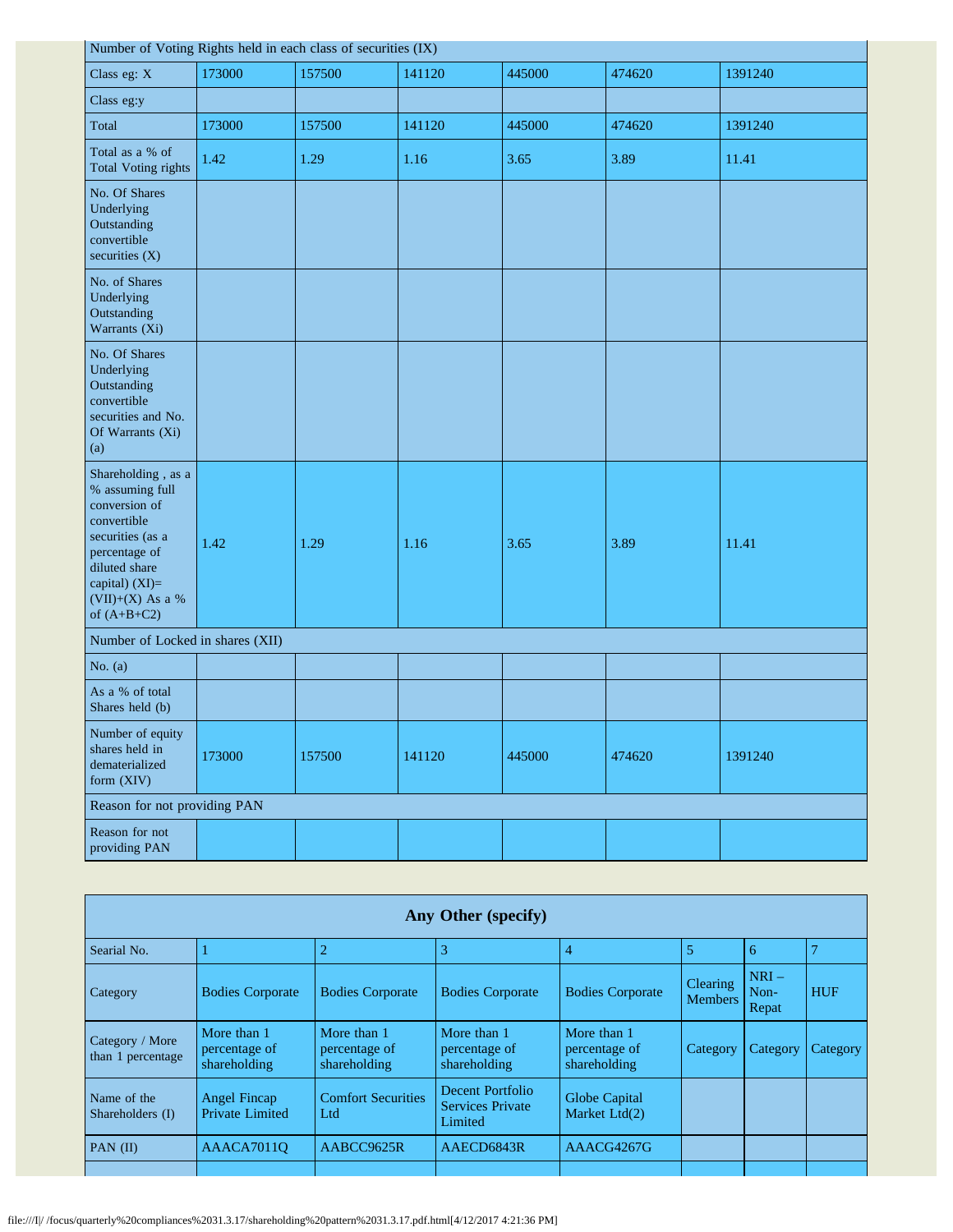| No. of the<br>Shareholders (I)                                                                                                                                                     | 1      | $\mathbf{1}$                                                  | $\mathbf{1}$ | $\mathbf{1}$ | $\mathbf{1}$ | 3    | 74     |
|------------------------------------------------------------------------------------------------------------------------------------------------------------------------------------|--------|---------------------------------------------------------------|--------------|--------------|--------------|------|--------|
| No. of fully paid<br>up equity shares<br>held (IV)                                                                                                                                 | 136938 | 127632                                                        | 124748       | 170009       | 800          | 6015 | 418705 |
| No. Of Partly<br>paid-up equity<br>shares held (V)                                                                                                                                 |        |                                                               |              |              |              |      |        |
| No. Of shares<br>underlying<br>Depository<br>Receipts (VI)                                                                                                                         |        |                                                               |              |              |              |      |        |
| Total nos. shares<br>held $(VII) =$<br>$(IV)+(V)+(VI)$                                                                                                                             | 136938 | 127632                                                        | 124748       | 170009       | 800          | 6015 | 418705 |
| Shareholding as a<br>% of total no. of<br>shares (calculated<br>as per SCRR,<br>1957) (VIII) As a<br>% of $(A+B+C2)$                                                               | 1.12   | 1.05                                                          | 1.02         | 1.39         | 0.01         | 0.05 | 3.43   |
|                                                                                                                                                                                    |        | Number of Voting Rights held in each class of securities (IX) |              |              |              |      |        |
| Class eg: X                                                                                                                                                                        | 136938 | 127632                                                        | 124748       | 170009       | 800          | 6015 | 418705 |
| Class eg:y                                                                                                                                                                         |        |                                                               |              |              |              |      |        |
| Total                                                                                                                                                                              | 136938 | 127632                                                        | 124748       | 170009       | 800          | 6015 | 418705 |
| Total as a % of<br>Total Voting rights                                                                                                                                             | 1.12   | 1.05                                                          | 1.02         | 1.39         | 0.01         | 0.05 | 3.43   |
| No. Of Shares<br>Underlying<br>Outstanding<br>convertible<br>securities (X)                                                                                                        |        |                                                               |              |              |              |      |        |
| No. of Shares<br>Underlying<br>Outstanding<br>Warrants (Xi)                                                                                                                        |        |                                                               |              |              |              |      |        |
| No. Of Shares<br>Underlying<br>Outstanding<br>convertible<br>securities and No.<br>Of Warrants (Xi)<br>(a)                                                                         |        |                                                               |              |              |              |      |        |
| Shareholding, as a<br>% assuming full<br>conversion of<br>convertible<br>securities (as a<br>percentage of<br>diluted share<br>capital) (XI)=<br>(VII)+(X) As a %<br>of $(A+B+C2)$ | 1.12   | 1.05                                                          | 1.02         | 1.39         | 0.01         | 0.05 | 3.43   |
| Number of Locked in shares (XII)                                                                                                                                                   |        |                                                               |              |              |              |      |        |
| No. $(a)$                                                                                                                                                                          |        |                                                               |              |              |              |      |        |
| As a % of total<br>Shares held (b)                                                                                                                                                 |        |                                                               |              |              |              |      |        |
| Number of equity<br>shares held in<br>dematerialized                                                                                                                               | 136938 | 127632                                                        | 124748       | 170009       | 800          | 6015 | 418705 |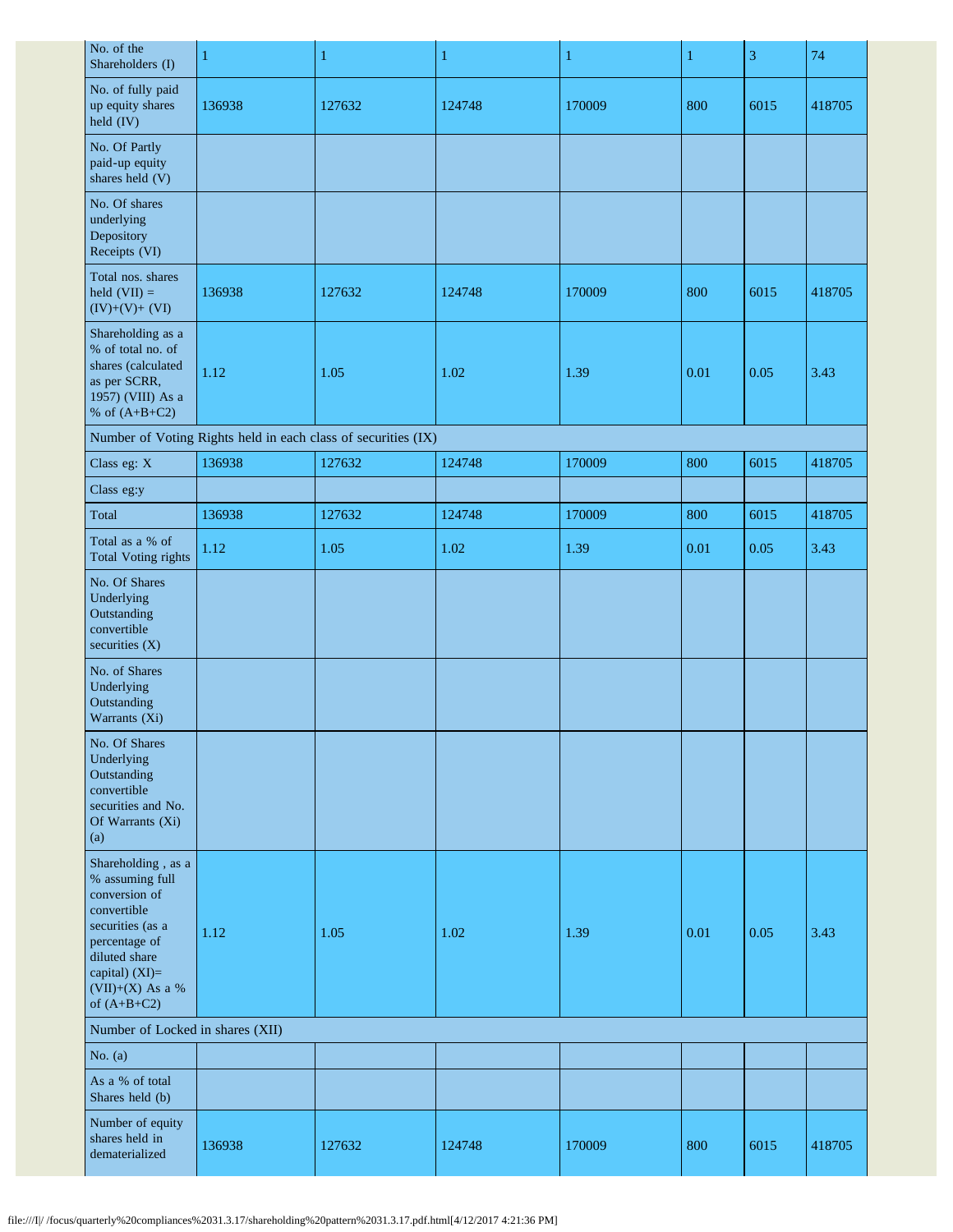| form (XIV)                      |  |  |  |  |  |  |
|---------------------------------|--|--|--|--|--|--|
| Reason for not providing PAN    |  |  |  |  |  |  |
| Reason for not<br>providing PAN |  |  |  |  |  |  |

| Any Other (specify)                                                                                                  |                                                               |                       |  |  |  |
|----------------------------------------------------------------------------------------------------------------------|---------------------------------------------------------------|-----------------------|--|--|--|
| Searial No.                                                                                                          | 8                                                             |                       |  |  |  |
| Category                                                                                                             | Other                                                         |                       |  |  |  |
| Category / More<br>than 1 percentage                                                                                 | Category                                                      |                       |  |  |  |
| Name of the<br>Shareholders (I)                                                                                      | <b>Body Corporate</b>                                         | Click here to go back |  |  |  |
| PAN (II)                                                                                                             |                                                               | Total                 |  |  |  |
| No. of the<br>Shareholders (I)                                                                                       | 45                                                            | 123                   |  |  |  |
| No. of fully paid<br>up equity shares<br>held (IV)                                                                   | 541044                                                        | 966564                |  |  |  |
| No. Of Partly<br>paid-up equity<br>shares held (V)                                                                   |                                                               |                       |  |  |  |
| No. Of shares<br>underlying<br>Depository<br>Receipts (VI)                                                           |                                                               |                       |  |  |  |
| Total nos. shares<br>held $(VII) =$<br>$(IV)+(V)+(VI)$                                                               | 541044                                                        | 966564                |  |  |  |
| Shareholding as a<br>% of total no. of<br>shares (calculated<br>as per SCRR,<br>1957) (VIII) As a<br>% of $(A+B+C2)$ | 4.44                                                          | 7.93                  |  |  |  |
|                                                                                                                      | Number of Voting Rights held in each class of securities (IX) |                       |  |  |  |
| Class eg: X                                                                                                          | 541044                                                        | 966564                |  |  |  |
| Class eg:y                                                                                                           |                                                               |                       |  |  |  |
| Total                                                                                                                | 541044                                                        | 966564                |  |  |  |
| Total as a % of<br><b>Total Voting rights</b>                                                                        | 4.44                                                          | 7.93                  |  |  |  |
| No. Of Shares<br>Underlying<br>Outstanding<br>convertible<br>securities $(X)$                                        |                                                               |                       |  |  |  |
| No. of Shares<br>Underlying<br>Outstanding<br>Warrants (Xi)                                                          |                                                               |                       |  |  |  |
| No. Of Shares<br>Underlying<br>Outstanding<br>convertible<br>securities and No.<br>Of Warrants (Xi)<br>(a)           |                                                               |                       |  |  |  |